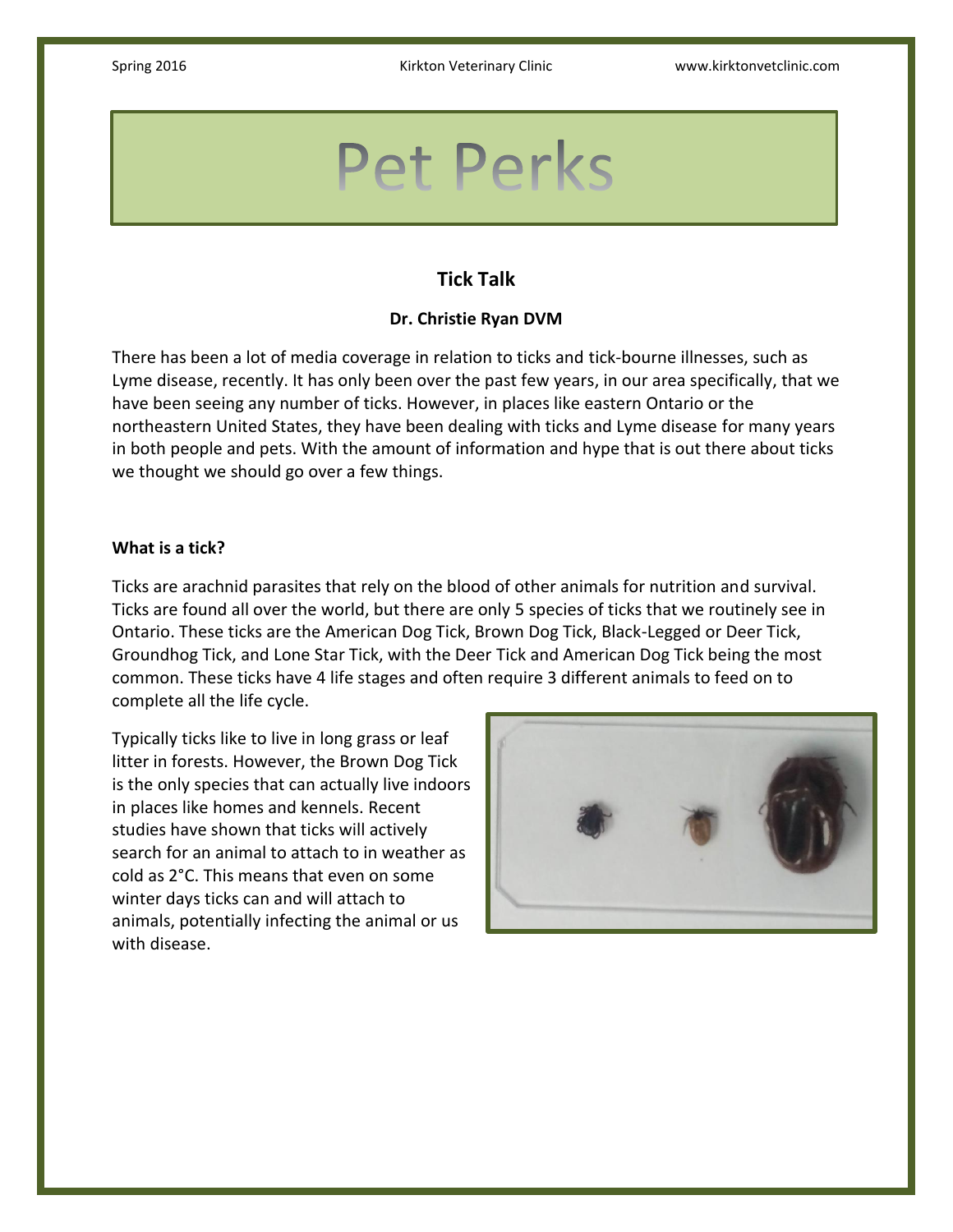# **What are tick-bourne diseases?**

A tick-bourne disease is any disease that a tick can carry and spread to animals that they bite. There are numerous tick-bourne diseases with differing prevalence around the world. The following are tick-bourne diseases of concern in Ontario:

# **Lyme disease**

Lyme disease is caused by bacteria that lives within the Deer Tick and is transmitted through the tick's saliva. The tick requires at least 24 hours of feeding on the animal in order to transmit the bacteria. It takes the animal's body 3-5 weeks to test positive for the "infection". About 90- 95% of dogs will never show clinical signs of Lyme disease, while the opposite is true in humans. Clinical signs of Lyme disease infection include shifting lameness/limping, intermittent fever, and kidney disease (urinary issues). Lyme disease can be treated if caught early, but sometimes even with treatment chronic disease can occur.

Expansion of the Deer Ticks that carry Lyme disease bacteria northward has led to the presence of Lyme disease in Canada. A lot of the dispersal into Canada of these ticks is likely due to migratory birds and increases in White-Tailed Deer populations. There is a risk of coming in to contact with a Lyme disease infected ticks even without travelling to Lyme disease "hot spots", as some studies have found that greater than 20% of Deer Ticks carry the Lyme disease bacteria.

There are vaccines available to help prevent Lyme disease in dogs. Talk to your veterinarian about whether the Lyme vaccine is right for your pet.

# **Ehrlichia**

Ehrlichiosis is caused by bacteria that typically lives within the Brown Dog Tick and is transmitted through the tick's saliva. Ehrlichiosis can affect dogs and cats. It is rarely seen in our area currently but is seen along the eastern seaboard of the US. This disease causes issues with clotting, which can manifest as lethargy, depression, anorexia, fever, spontaneous bleeding, respiratory distress, and/or neurological signs. Ehrlichiosis is treatable if caught early, with German Shepherds and Dobermans experiencing more chronic and severe forms of disease.

#### **Anaplasma**

Anaplasmosis is caused by bacteria that typically live within the American Dog tick and is transmitted through the tick's saliva. Anaplasmosis can affect dogs, cats, farm animals, and people. It is rarely seen in our area currently as it is more commonly seen in tropical areas. This disease causes destruction of red blood cells which can manifest as lethargy, anemia, fever, lameness and painful limbs, and/or neurological signs. Anaplasmosis is treatable if caught early.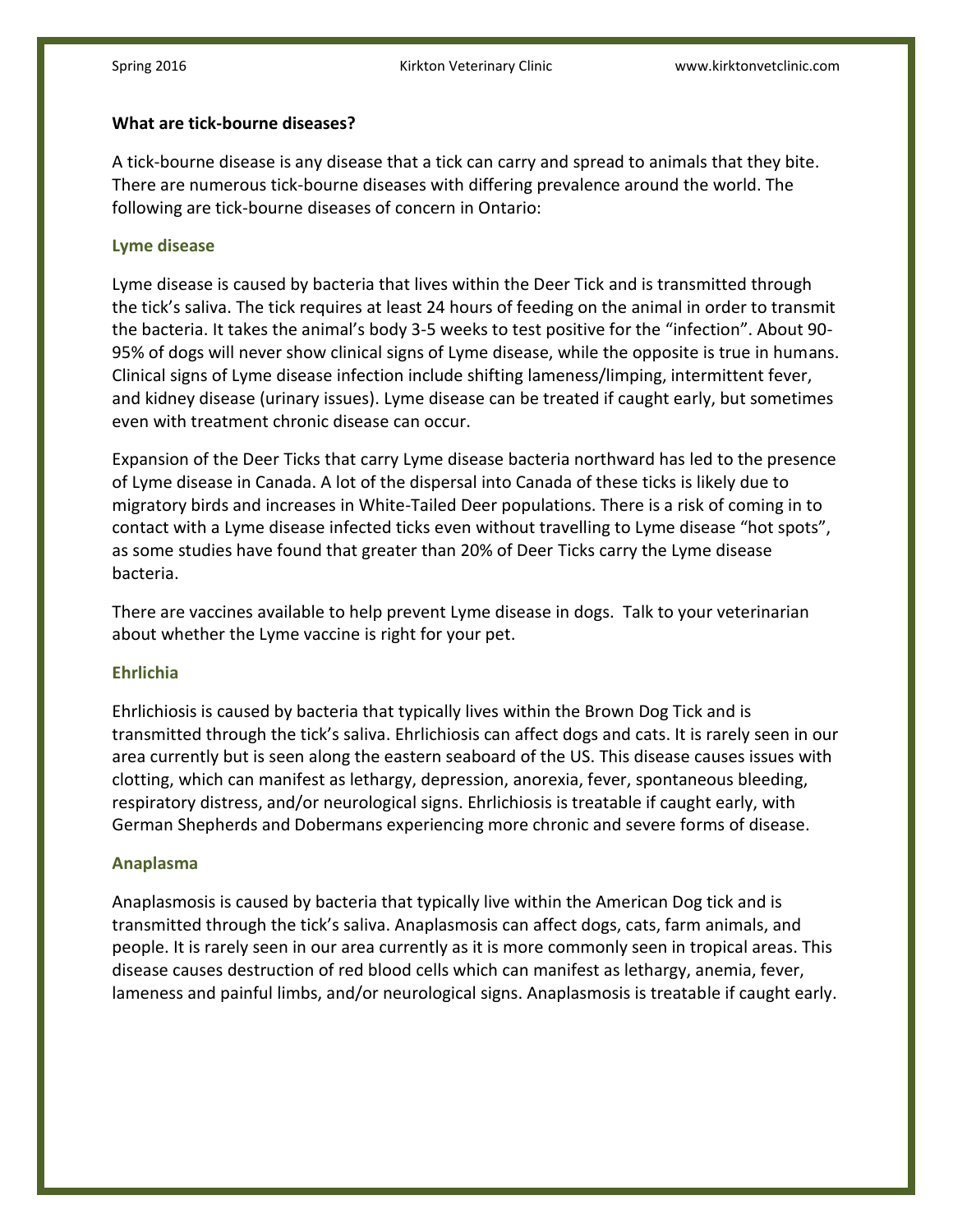

We test for all 3 of these major tick-bourne diseases with your annual or bi-annual "Heartworm Test", which only requires a small amount of blood to complete. The 4Dx SNAP test will tell us within 10 minutes if your pet is positive for Heartworm or these tickbourne diseases. Please talk to us more inclinic about the test for your pet and when it should be done.

# **What do you do if you find a tick on your pet?**

Do not panic! The faster the tick is removed from your pet the lower the odds that it can transmit a tick-bourne disease. However, if the tick is engorged (full of blood) when it is found on the pet there is a higher likelihood of transmission of disease. Some tick-bourne diseases can be transmitted within 4 hours of the tick biting and feeding on the pet, but more typically the tick must be attached on to the dog for 24 hours or more. It is important to know that when the tick attaches to the skin of your pet that it buries its head under the skin. If the tick is improperly removed and its head stays under the skin an area of inflammation or infection can develop as the pet's body attacks the foreign object. When removing the tick you have to position your removal device (ie: tick twisters, tweezers, etc) as close to your pet's skin as possible, which is essentially on the neck of the tick.

If you are concerned about the tick and/or your pet do not hesitate to call us at the clinic. We will even identify the species of tick for you at no charge, which can help in knowing whether your pet or yourself has been exposed to Lyme disease.

# **How do you prevent ticks on your pet?**

#### **Advantix (Imidacloprid, permethrin, pyriproxyfen)**

Works by staying in the skin layer and kills ticks on contact. Ticks do not have to feed on the dog in order to die; therefore ticks should not bite the dog if this product is used. This drug is considered an insecticide. Not safe for use on cats; can cause tremors and death. Applied once a month to the skin. Swimming or bathing is not recommended for 48 hours after applying the product.